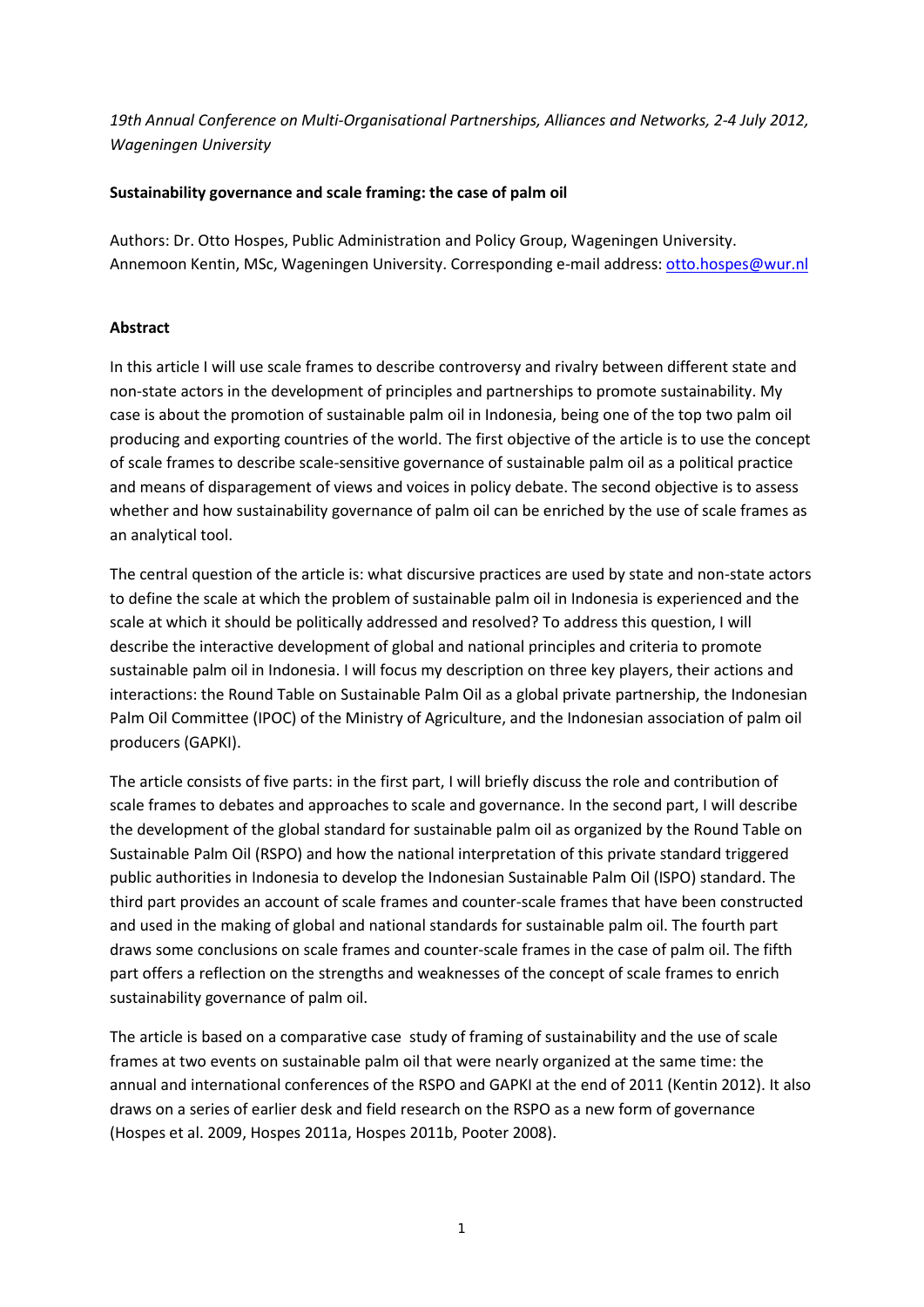#### **1. Scale and scale frames**

The concept of scale keeps puzzling natural and social sciences in their efforts to explore processes and dynamics in human-environment systems. Cash et al. (2006) distinguish seven types of scales: spatial, temporal, jurisdictional, institutional, management, networks and knowledge. Though they observe that, 'Our understanding of patterns of scale and cross-scale dynamics in linked humanenvironment systems has advanced substantially in the past decade', they acknowledge that, 'there is still little understanding of the dominant mechanisms of cross-scale interaction'. In practice, the use of scale is often limited to geographical, temporal or jurisdictional scale. Whereas scientists have clearly defined level as 'a location on a scale' (Gibson et al. 2000: 18), the concepts of scale and level are often used interchangeably by policymakers. Even social scientists sometimes treat level and scale as synonyms too.

Some consider the concept of scale as a potentially unifying concept for natural and social science (Gibson et al 2000). Others accuse each other of misunderstanding the use of scale in research (Leitner and Miller 2007, Marston et al. 2005). Anyway, to develop scale as a unifying concept and to break through the controversy, three fundamental but related differences in the use of scale need to be acknowledged and discussed. First, scale is ontologically given versus scale is socially constructed. Second, scale is a structural property of natural and social systems versus scale is a product and expression of agency, of actors framing reality and constructing knowledge. Third, scale is a scientific tool versus scale is a weapon in power struggles. An example of a science-based and science-biased approach is the widely cited definition of scale as 'the spatial, temporal, quantitative or analytical dimensions used to measure or study any phenomenon' (Gibson et al. 2000: 218). The emphasis is on 'measuring' and 'studying' and on the use of scale by natural and social scientists. An example of a social constructivist approach to scale to unravel the politics of scale is the view of Brown and Purcell (2005), stating that scale is 'not an independent variable that can cause outcomes' in struggles over the environment but rather 'a strategy used by political groups to pursue a particular agenda' (p. 608).

The concept of scale frames is based on a socially constructivist notion of scale as used and developed in political ecology, political geography and also public administration (Brown and Purcell 2005, Harrison 2006, Kurtz 2003, Leitner 1997, Lieshout et al. 2011). Kurtz (2003) has defined scale frames as 'discursive practices that construct meaningful (and actionable) linkages between the scale at which a problem is experienced and the scale(s) at which it could be politically addressed or resolved' (p.894). The giving of meaning to the linkage between the scale of a problem and the scale of politics is an outcome of interactions and power struggles between different actors. The scale of a problem is not defining the scale of politics, and vice versa: the scale of politics does not define the scale at which a problem is perceived. 'There is nothing inherent about scale' (Brown and Purcell 2005): one can neither assume an ideal scale of politics nor one way to frame the scale a problem. Cross-scale dynamics is socially constructed.

As a tool and outcome of power struggles, scale frames reflect and are subject to controversy. Kurtz (2003) distinguishes scale frames and counter-scale frames to show how different actors construct the problem of environmental justice and use scale frames as a means of inclusion and exclusion of actors in political debate. This implies that the social construction of a scale frame is often a reaction to another one and/or may trigger the construction of new ones. Scale frames assume rivalry and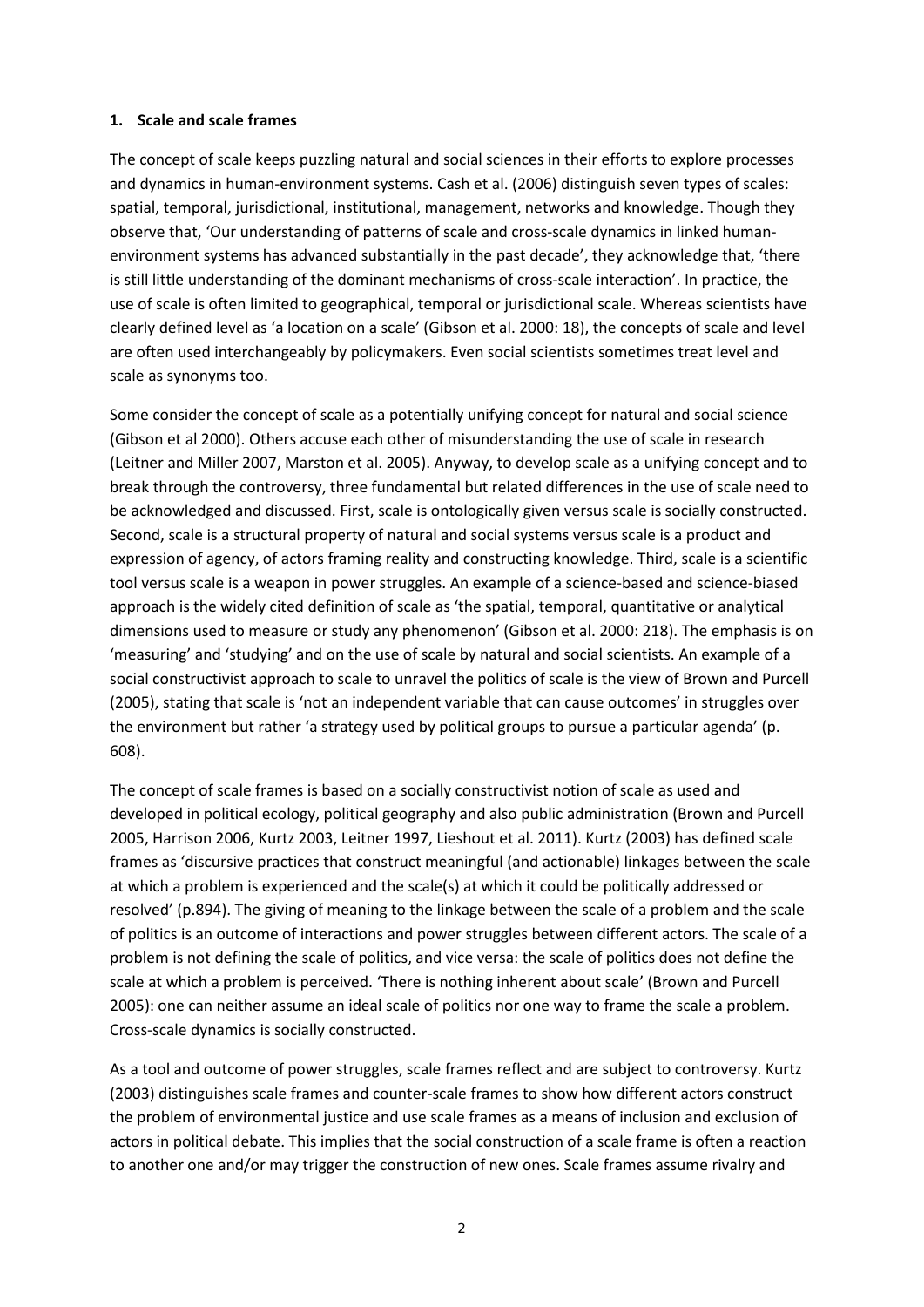lead us to explore social interaction and processes of inclusion and exclusion of voices and values. If governance is basically about organizing voices and values, then scale frames can be seen and studied as governing practices or mechanisms of governance.

Scale frames can be fluid as a result of on-going political struggles but also be fixed or routinized into 'relatively enduring and hegemonic structures' for certain periods of time (Brown and Purcell 2005). Seen this way, scale frames can be used as a bridging concept in debates on scale as a structural component of social systems versus scale as an expression of agency (Leitner and Miller 2006, Marston et. al 2005). The discursive practices of actors that construct meaningful linkages between the scale of a problem and the scale of politics, are both reproducing and changing power, normative and cognitive structures. Scale frames can be seen as a structure-agency or structuring concept (Giddens 1979). They are discursive practices of actors that both discipline and challenge ways of thinking, speaking and acting on problems and power. Scale frames are not limited to, or the product of one individual, but emerge in social interaction and serve to guide, organize and legitimize collective action. Kurtz (2003) conceptualizes scale frames as 'a type of collective action frame' (p.894).

The concept of scale frames has been used in case studies to describe scaled discourse over environmental effects in a relatively small geographical area: the plan to build a PVC production facility in a parish in rural Convent of Louisiana state (Kurtz 2003), the effects of the air-borne movement of pesticides on a small agricultural community in California (Harrison 2006), and the establishment of a mega-farm in a small village in the Netherlands (Lieshout et al. 2011). Though not limited to them, the case studies are biased towards the construction of scale frames by activists, social movements or local communities that fear environmental effects of, or feel threatened by some kind of industrial plan. The case studies show how these actors use scale frames to articulate the problem and to seek support or build strategic alliances with other actors to obstruct top-down industrial or business plans.

My own case study is not about controversy over environmental effects in a small geographical area and does not address discursive practices of activists at community level in the first place. The controversy addressed in this article is about environmental and social effects of palm oil production in Indonesia, covering some 5 million hectares and accounting for 40-45 percent of the total world production. The case study is about the scale frames of a global partnership of business and civil society actors to contribute to sustainable production all over the world and how these scale frames have evoked a counter-scale frame of the national government of Indonesia, seeking support from Indonesian palm oil producers.

# **2. The development of global and national principles for sustainable palm oil**

Palm oil is the leading tropical vegetable oil due to the rapidly growing global demand for this oil as an input for food products, cosmetics, animal feed and bio-energy. Whereas the production of palm oil is largely concentrated in Indonesia and Malaysia (together accounting for 80-90 percent of world production), the trade and consumption of palm oil is truly global: commodity chains of palm oil have spread worldwide to reach nearly 70 countries importing palm oil, including China, India and the EU-27 as the main importing countries (USDA 2011, Index Mundi 2012).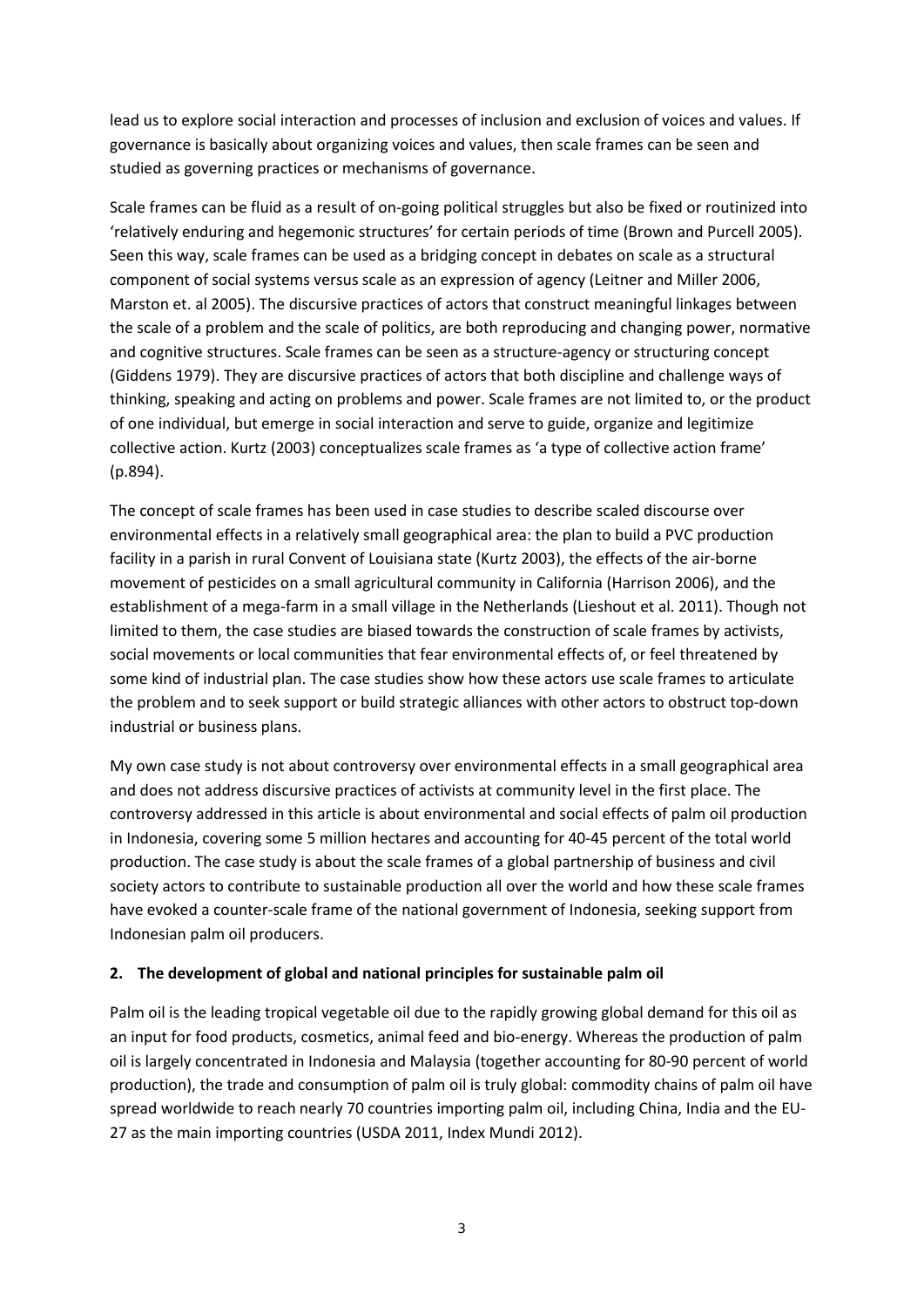The rapid growth in palm oil production and trade has generated income and employment to millions of people and foreign currency for many countries. At the same time, this growth has given rise to concerns on negative environmental and social effects of palm oil production. Environmental effects are first of all associated with deforestation for the planting of oil palm. This leads to loss of biodiversity through habitat loss. Deforestation and the exploitation of peat soils also lead to increased greenhouse gas emissions, such as CO2, and to soil erosion. In case forests are cleared through burning, air quality problems may result from it. There may also be pollution of waterways due to the use of chemical fertilizers and pesticides. The industrial production of palm oil in mills and the transportation of products are other sources of pollution of air, water and soil (Danielsen et al. 2009, McCarthy and Zen 2010, Reijnders and Huijbregts 2006, Tan et al. 2009).

Negative social effects of expansion and large-scale organization of palm oil production include social-political unrest at community level due to land conflicts, food and income insecurity and broken promises (McCarthy and Cramp 2009, McCarthy 2010, Rietberg 2011). Increasingly, concerns are being raised about the low productivity of smallholder production as part of large-scale plantation schemes, providing incentives for plantation owners to expand production and acquire licenses to cut forest. The negative effects of expansion and large-scale organization of palm oil production are also considered to be the (more or less direct) result of the ways in which international private corporations and funding agencies influence and organize palm oil processing and trade.

To advance more sustainable production of palm oil, World Wildlife Fund (WWF) and Unilever took the initiative to organize the Round Table on Sustainable Palm Oil. From 2002 onwards they started to invite as many as possible of traders, manufacturers, producer organisations and NGOs to contribute to the development of a global standard for sustainable production of palm oil. In response to the urgent and pressing global call for sustainably produced palm oil, the Roundtable on Sustainable Palm Oil (RSPO) was registered as a foundation under Swiss law in 2004 with the objective of 'promoting the growth and use of sustainable oil palm products through credible global standards and engagement of stakeholders'. On the basis of multi-stakeholder consultations involving representatives from the spheres of business and civil society from more than 40 countries, 8 global principles and 35 criteria for production of sustainable palm oil were adopted at the General Assembly of the RSPO in 2007.

This decision marked the beginning of a new series of negotiations on the 'national interpretation and implementation' of these principles and criteria in seven palm oil producing countries, involving both state and non-state actors. National teams were organized to ensure that the implementation of the global principles and criteria is 'congruent or compatible with the norms, laws and values of countries, or sovereign states' (RSPO 2009). In Indonesia the national teams consisted of 65 members, of which 21 high officials from six different ministries, the national agency for standards and the national agency for land (RSPO 2008). The public-private consultation at the national level was not meant to integrate or insert global principles into national laws but rather to use knowledge about national laws on how to adapt the global RSPO principles to the national context.

However, the process of adapting the global standard to the national context and the participation of state actors in the national interpretation of the global private standard was not satisfactory enough to the national government of Indonesia. In his key note speech at the eight international RSPO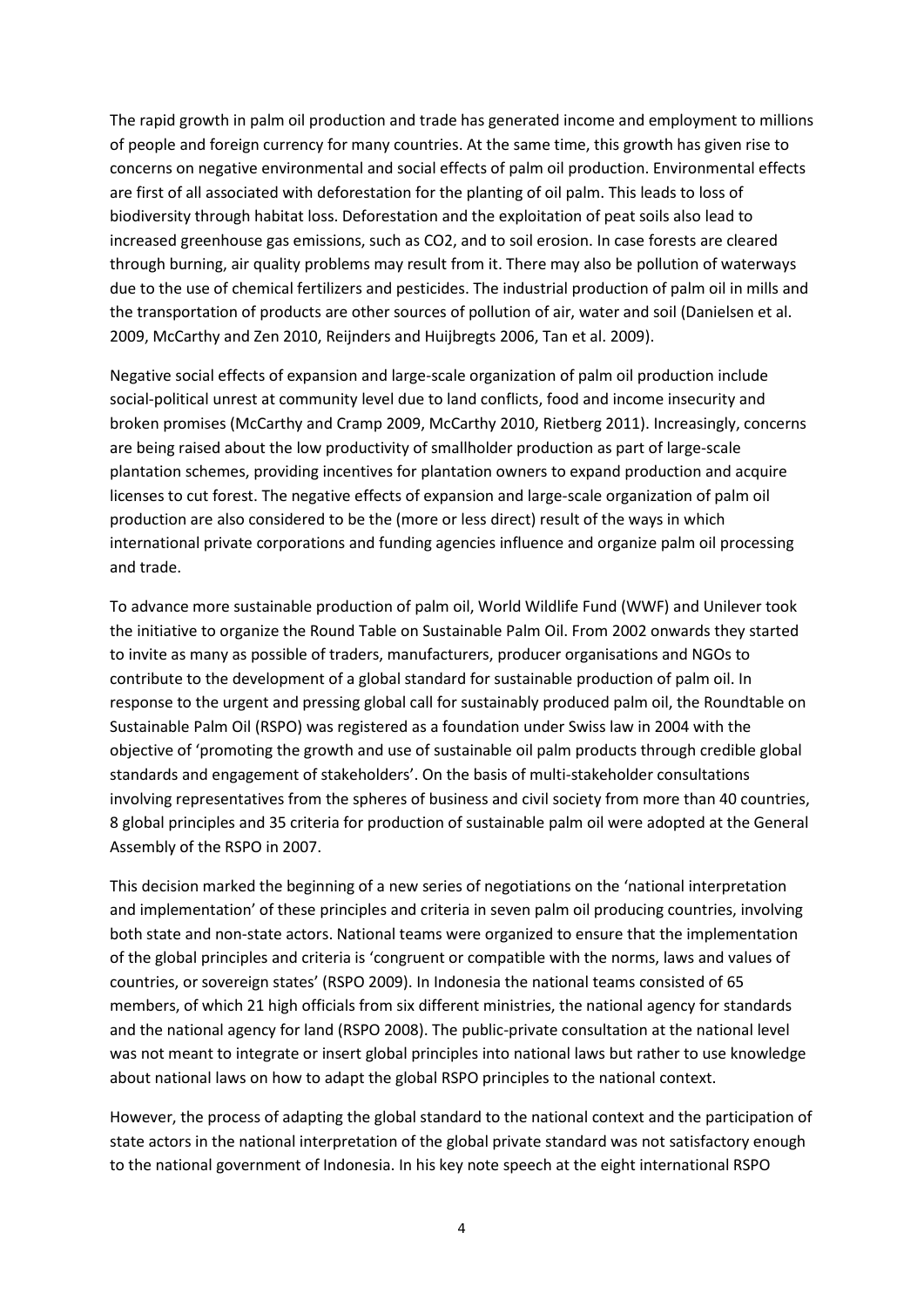conference in 2010, the Indonesian Minister of Agriculture announced that the government is preparing the launch of a national standard: Indonesian Sustainable Palm Oil (ISPO). Whereas the obligations that must be met by oil palm planters and millers are nearly an exact copy of the eight RSPO principles, the government thought it necessary to introduce the ISPO. The official argument was that the RSPO principles and criteria are not good enough to promote sustainable production of palm oil in Indonesia: these principles and criteria are voluntary and therefore considered ineffective or too slow to change agricultural practices. The ISPO is an obligatory standard for all palm oil plantations.

Shortly after the official launch of the ISPO in 2011, the association of Indonesian Palm Oil Producers (GAPKI) decided to resign from membership of the RSPO, saying that the association wanted to concentrate on the development of the ISPO. GAPKI has almost 500 members, ranging from stateowned plantations and private-owned plantations to cooperative-based oil palm planters. The main aim of GAPKI is 'to unite all stakeholders in Indonesian palm oil industry and to constantly increase and uphold Indonesian palm oil competitiveness, promoting sustainable palm oil practices, as well as becoming government's partner in improving national welfare through smallholder empowerment' (GAPKI 2012).

## **3. The interactive development and use of scale frames**

On the one hand the initiative of the government of Indonesia can be seen as a positive spin-off of the RSPO, its principles and the national team for the interpretation and implementation of these principles and criteria. The ISPO obligations are nearly a copy of the RSPO principles and have nationwide coverage. On the other hand, the discourse on palm oil and sustainability of the Indonesian government and GAPKI and the scale frames that are used to legitimize the introduction of the ISPO suggest that the ISPO is not about a race to the top and going one step further than the RSPO in promoting sustainability. The introduction of the ISPO is rather about a power struggle between a coalition of international companies and NGOs on the one hand and a coalition of Indonesian authorities and palm oil producers on who is to sit behind the steering wheel to define and promote sustainable palm oil in Indonesia. Scale frames play a key role in this power struggle. They are used to exclude certain actors in the development of principles and herewith their values or ideas on sustainability.

With so many different actors that have participated in the discussions on RSPO principles and criteria and in international conferences of the RSPO, it is a bit daring to identify *the* scale frame of the RSPO. Also, the RSPO is an institution that has gone through a number of phases, with the agenda shifting accordingly. Till 2007 the emphasis has been on developing the global principles and criteria for sustainable production of palm oil, afterwards giving way to issues of implementation and adaptation to the national context, certification, monitoring and organization of dispute settlement. Also, the RSPO put 'the smallholder' and 'market access ' on the agenda to discuss challenges at both ends of globalized palm oil commodity chains. The annual conference of 2010 was called 'The RSPO is also for smallholders' whereas the one of 2011 was entitled 'RSPO certified: transforming the market together'. In 2012 the RSPO embraced the following objective or vision: 'RSPO will transform markets to make sustainable palm oil the norm' (RSPO 2012). Finally, the concept of 'stakeholder' was explicitly broadened to include consumers and governments. These new challenges were brought together in a new mission of the RSPO adopted at the General Assembly of 2012: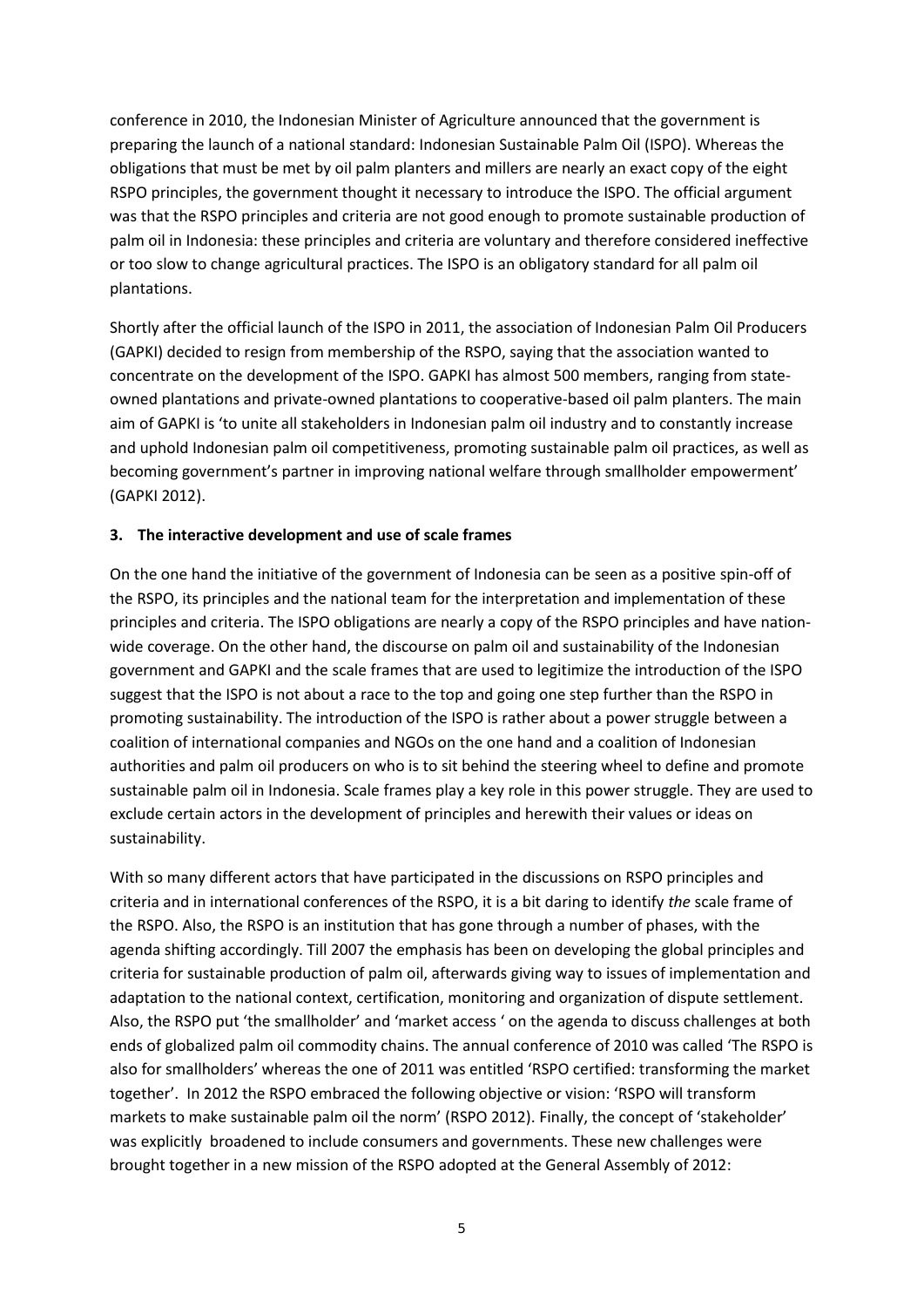- to advance the production, procurement, finance and use of sustainable palm oil products;
- to develop, implement, verify, assure and periodically review credible global standards for the entire supply chain of sustainable palm oil;
- to monitor and evaluate the economic, environmental and social impacts of the uptake of sustainable palm oil in the market;
- to engage and commit all stakeholders throughout the supply chain, including governments and consumers.

On the basis of the discussion on global principles and criteria for sustainable palm oil and the implementation agenda after 2007 geared towards market transformation, I want to distinguish two scale frames of the RSPO:

## *Scale frame 1: global private governance of local palm oil production*

In the first scale frame the scale at which the problem is experienced is local and situated in production areas whereas the scale at which it could be politically addressed or resolved is global. The kind of activity or the problem being targeted by the RSPO principles and criteria is large-scale production of palm oil. The eight principles and 35 criteria are to be applied by growers and millers in plantation areas. The principles and criteria were not specifically geared towards smallholders, whether contract farmers at plantations or independent producers. The normative content of the principles and criteria is not limited to or biased towards one particular sustainability dimension or value, but consists of economic, environmental, social and legal ones (Hospes 2011).

For developing and discussing global principles and criteria for sustainable palm oil, WWF and Unilever agreed that it was essential to invite palm oil producers from Indonesia and Malaysia to participate in multi-stakeholder consultation but at the same time thought it wise not to organize the RSPO as a public-private partnership. They feared that participation of officials from different countries would slow down and complicate decision-making, with the risk of not reaching consensus at all on global principles and criteria. When the RSPO was established as a foundation under Swiss law in 2004, national governments were excluded from membership. This way the round table could not evolve as an intergovernmental institution. Business and civil society actors created their own political space and situated themselves at a global scale to exclusively define principles and criteria for the production of palm oil. The principles and criteria are not intergovernmental but global: they are not based on an agreement between states, yet to be followed and used for certification in any location where palm oil is produced.

The framing of the discussion format and political space as a 'round table' does not refer to any scale in particular at which to develop principles and criteria for sustainable palm oil production. However, it clearly suggests the importance of bringing together different players of 'vertical' commodity chains into a kind of 'horizontal' decision-making platform, in which all can be heard and have an equal say. The RSPO distinguishes seven categories of members: oil palm growers, palm oil processors and traders, consumer goods manufacturers, retailers, banks and investors, environmental and nature conservation organizations, and social and development organizations. These constituencies have equal voting power at the General Assembly. Whereas oil palm growers are the ones to adopt the principles and criteria and to get certified, they do not have more voting power than any other constituency of the RSPO.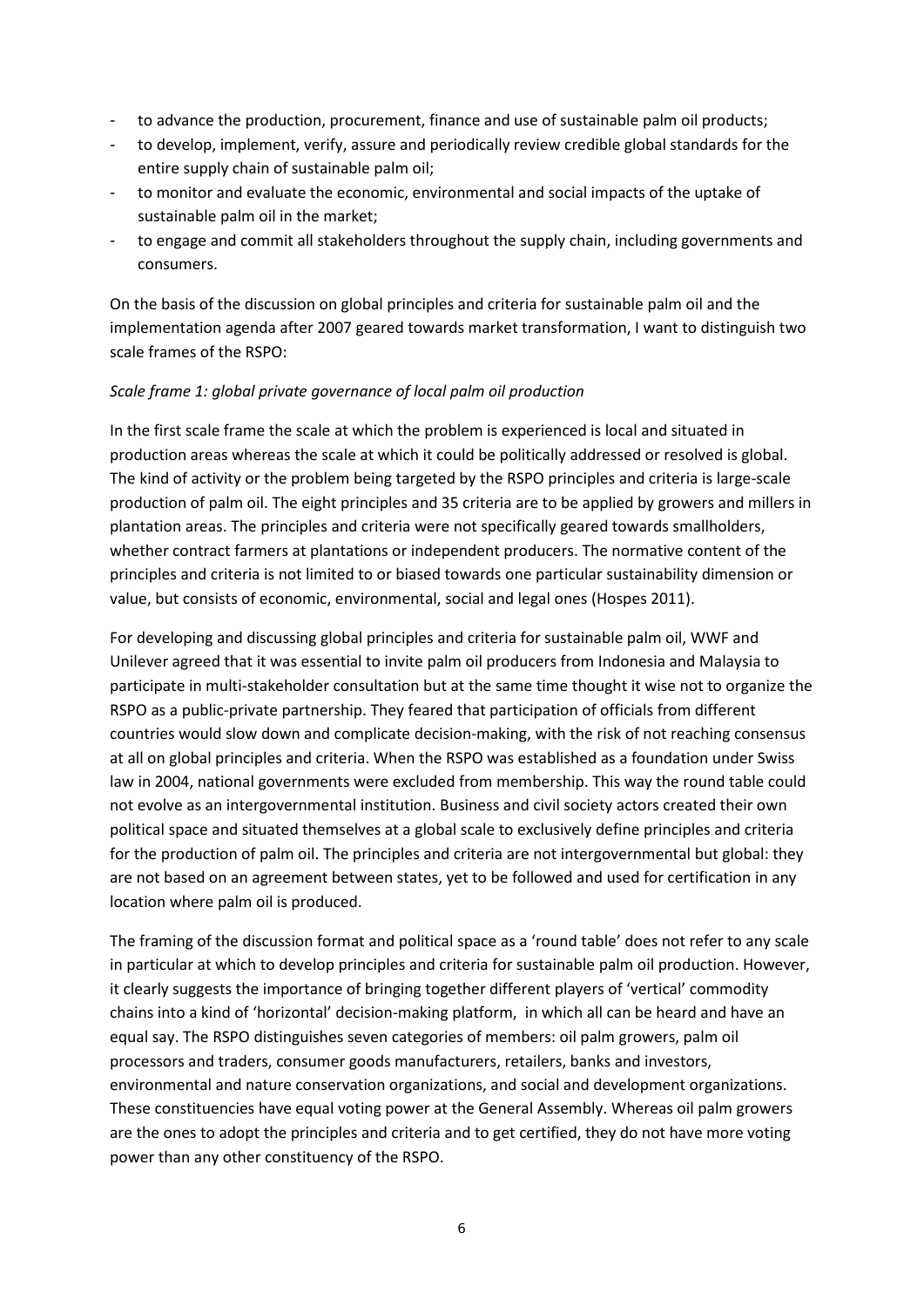## *Scale frame 2: global private governance for global market transformation*

After the adoption of the global principles and criteria, decision-making power of the RSPO was not shifted to national agencies, let alone public authorities. The interpretation of these principles and criteria by national teams of private and public actors does not refer to another scale of governance but to another level of the global scale to advance sustainable palm oil production. The scale at which to discuss the implementation of principles and criteria and newly emerging issues remained global.

However, with the adoption of the principles and criteria for sustainable palm oil, the focus of the agenda of the RSPO gradually shifted from defining sustainable production to market transformation. The problem of defining sustainability was considered done. With the certification of oil palm growers and millers, the problem statement has shifted from stopping negative environmental and social effects of palm oil production to selling certified palm oil. The 'market' has to accept the RSPO standard as the benchmark. Certified palm oil has to become the mainstream in global palm oil commodity flows to China, India, EU-27 and other palm oil importing countries. The scale of the problem is not so much local production any longer but the global market. In this light, the proposal of the RSPO Board at the General Assembly of March 2012 to create a new category for transnational companies and organisations to become ordinary members, indicates the eagerness of the board to involve these companies and organisations in mainstreaming certified palm oil in global markets. The proposal was not accepted (Kentin 2012).

#### *Counter-scale frame: the Indonesian government is to address an Indonesian problem*

At the  $8<sup>th</sup>$  international conference of the RSPO and in a newspaper article appearing shortly after this conference in November 2010, the chair of the IPOC explained that the government of Indonesia is preparing a national obligatory standard for Indonesian sustainable palm oil to overcome the limited outreach and effectiveness of the voluntary RSPO principles and criteria. In her presentation of the ISPO at the GAPKI conference one year later, the chair provided a more fundamental critique on the RSPO and began to challenge the scaling of the problem by the RSPO. The problem of sustainable palm oil was reframed at a national scale as an Indonesian problem: "The problem of sustainable palm oil is not for anybody else in the world, but for us, for our environment" (Kentin 2012). In her view, a national problem requires a national solution in the form of the standard for Indonesian Sustainable Palm Oil (ISPO) that is based on Indonesian law.

The official reason for GAPKI to leave the RSPO was to support the development of the ISPO. The Secretary-General of GAPKI clearly suggested that this was not the only reason. He reframed the scale of the RSPO by calling it a European initiative instead of a global partnership. He also qualified RSPO certification as an option and ticket for accessing the European market, not as a global benchmark: "Companies in Indonesia that have European companies needing the RSPO standard, can proceed with the RSPO membership. For companies with no business in Europe, it does not matter". The main palm oil importing countries in the world are currently India and China, with the EU-27 ranking as third (Index Mundi 2012). By calling the RSPO a European solution, he undermines the view of those European companies and members of the RSPO, who believe that the RSPO is superior to the ISPO because "the RSPO is accepted by international markets, whereas the ISPO is not yet". The chair of the IPOC even wonders whether there is a real demand for sustainable palm oil in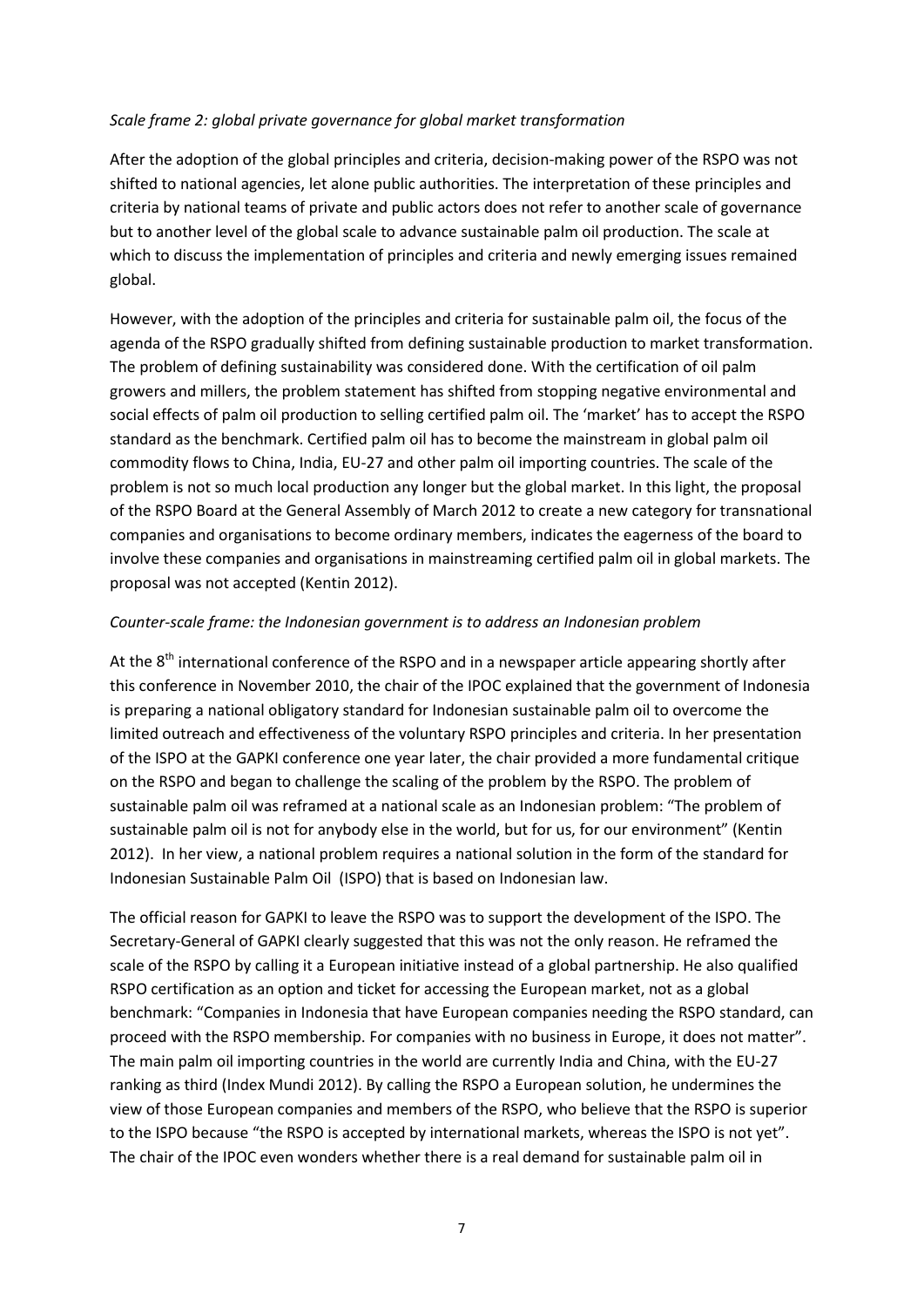Europe by saying: "When I travel to Europe, I could not find anybody who knew what sustainable palm oil is" (Kentin 2012).

The launch of the ISPO and the resignation of GAPKI from the RSPO have also reinforced the earlier heard critique from the side of palm oil producers that there is no equality in sharing the burden of adapting to RSPO principles and criteria. They also feel that the voting system of the RSPO is unfair and biased towards non-growers. Last but not least, the launch of the ISPO and withdrawal by GAPKI suggest that the problem of defining and assessing sustainability is not at all solved. At different meetings in Indonesia and abroad, whether organized by RSPO, GAPKI or the World Bank, the government of Indonesia has taken the opportunity to emphasize that the economic benefits of palm oil production and expansion in terms of income and employment should not be underestimated. At the international conference organized by GAPKI in 2011, only positive social, environmental and economic effects of palm oil production were highlighted (Kentin 2012). Participants mentioned that Indonesian palm oil producers have their own definition or appreciation of sustainability, either considering it of lesser importance than economic prosperity or as part of economic development: 'What is more important: to feed the people or the orangutan? The title of the GAPKI conference in 2013 is: 'Palm oil as an engine to sustain economic growth and expand trade'.

The programs and discussions at the RSPO and GAPKI conferences that were nearly held simultaneously at the end of 2011, reflect a discursive and power struggle between a coalition of international companies and NGOs on the one hand and a coalition of Indonesian palm oil growers and authorities on the other hand. At the  $9<sup>th</sup>$  Round Table on Sustainable Palm Oil, the discussion was mainly about social and environmental issues, only paying attention to economic issues in relation to smallholder development. The audience consisted of a wide range of business and civil society actors from 34 countries from all over the world.<sup>[1](#page-7-0)</sup> At the 7<sup>th</sup> Indonesian Palm Oil Conference and Price Outlook organized by GAPKI, the discussion on sustainable palm oil was about economic growth and the Indonesian environment. The audience largely consisted of participants from Indonesia.<sup>[2](#page-7-1)</sup> At the GAPKI conference, palm oil growers from Indonesia do not form a minority, like in the RSPO conference and General Assembly. The GAPKI conference provides them with an opportunity to frame sustainability as part of, or even of lesser importance, than economic prosperity. Palm oil is not seen as a problem but an opportunity, a ticket for economic growth. The launch of the ISPO by the government of Indonesia provided GAPKI with an exit opportunity from the RSPO.

With GAPKI emphasizing the importance of palm oil for sustainable economic growth and the government of Indonesia considering any problem with sustainability as an Indonesian one, the scale frames of the RSPO are seriously being challenged. Remarkably, at the RSPO conference of 2011 both the launch of the ISPO and resignation of GAPKI from RSPO membership have been ignored or downplayed. The ISPO is either considered to be based on a bunch of laws that never proved to be effective, or a stepping stone for RSPO certification. The vision and discourse of the RSPO is market transformation, emphasizing the need 'to revolutionize the market' in India and China and to explore 'new frontiers blazing the trail' in upcoming palm oil producing countries. The RSPO board is more concerned about how to get transnational companies accepted as a new category of members and

j

<span id="page-7-0"></span><sup>1</sup> The total of 886 participants included 324 from Malaysia, 207 from Indonesia, 138 from Europe and 12 from China (Kentin 2012).

<span id="page-7-1"></span><sup>2</sup> The total of 1145 participants included 920 participants from Indonesia, 80 participants from Malaysia, 36 participants from Europe, 11 from India, 9 from China and 3 from India (Kentin 2012, RSPO 2011).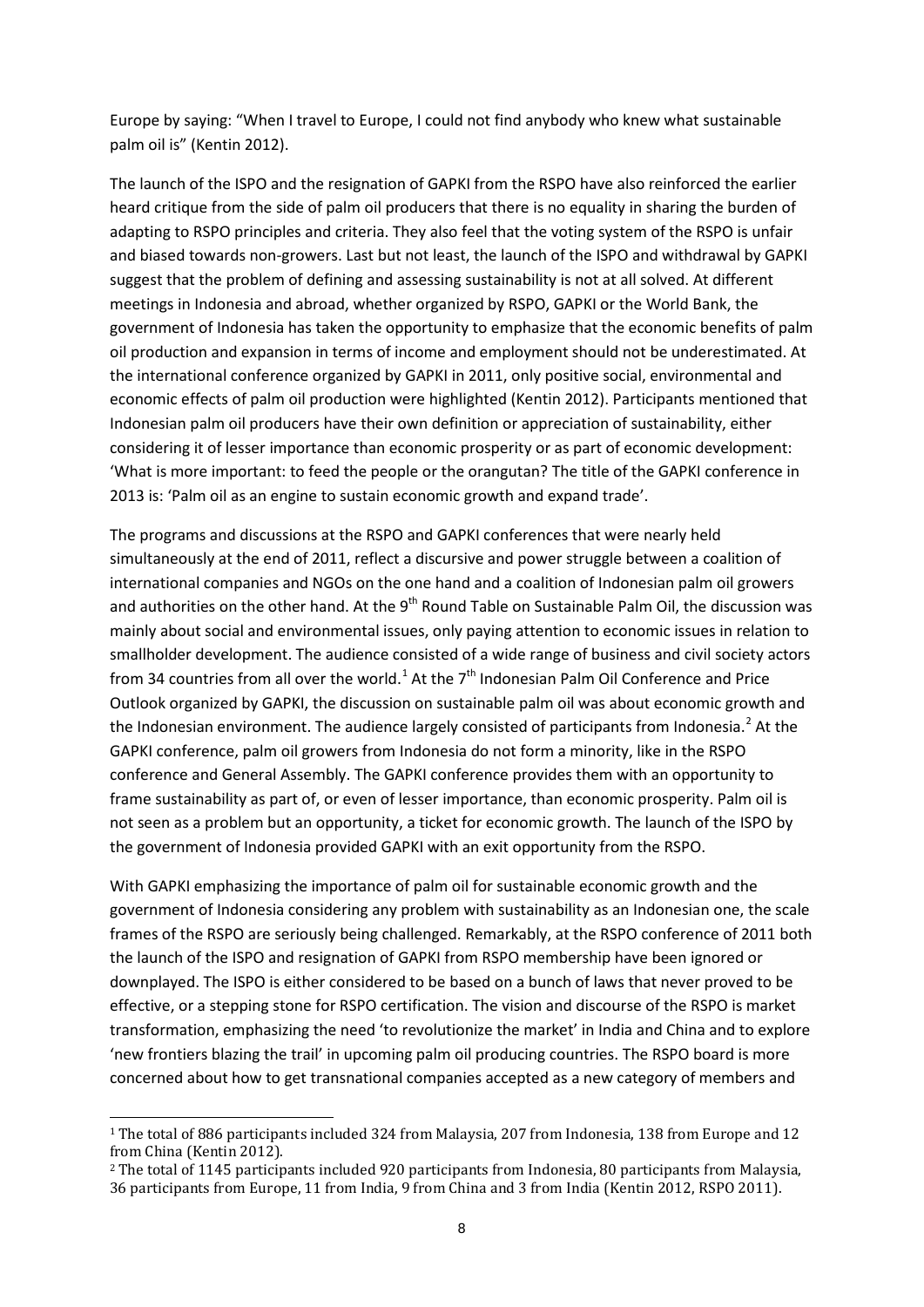voters than with the ISPO as a rivalling standard, both in Indonesia and abroad. The government of Indonesia does not only present the ISPO as an obligatory standard for all palm oil producers in Indonesia but also seeks recognition for this standard at the WTO, Codex and international organisations for standards (ISO, IEC). The government also wants to use the ISPO when discussing new bilateral trade agreements with palm oil importing countries.

# **4. Conclusions**

The development of global and national standards for sustainable palm oil in Indonesia is characterized by the construction and use of scale and counter-scale frames. By framing the scale of the problem as local and linked to production and by framing the scale at which to develop principles and criteria as global, business and civil society actors effectively created and used the RSPO as a political space in which governments were excluded and palm oil producers had to accept a minority position. By reframing the scale of the problem as global and adopting the discourse on market transformation , business and civil society actors tried to further emphasize the importance of the RSPO as a global and private form of governance. In reaction to these scale frames, Indonesian authorities and palm oil producers developed a counter-scale frame in which the scale of the problem was framed as Indonesian and the scale of the authority to deal with any sustainability problem was defined as national. With this counter-scale frame, the Indonesian authorities and producers created a political space in which a national standard for Indonesian sustainable palm oil was developed and in which it was much more accepted, if not: 'normal', to speak about the contribution of palm oil to sustained economic growth or economic prosperity for all.

The development of global and national standards for sustainable palm oil in Indonesia show that state and non-state actors involved are very scale-sensitive. They frame the scale of a problem and the scale at which to discuss and develop standards in such a way as to include or exclude certain actors and ideas on sustainability. The launch of the ISPO particularly shows that the Indonesian government is re-positioning itself as a key actor in sustainability governance of global commodities, developing own standards and building new coalitions and networks in the context of globalization (coming close to the 'entrepreneurial state' as distinguished by Andonova 2011). The downplaying of the launch of the ISPO and resignation of GAPKI from the RSPO suggests that RSPO leadership has not come to terms with this re-positioning yet. The vision and discourse of the RSPO are directed at market transformation whereas the initiatives of Indonesian palm oil producers and authorities suggest that it is equally, if not more, urgent to discuss the institutional transformation of the RSPO, or for that matter: version 2.0 of the RSPO as a multi-stakeholder initiative or multi-organisational partnership.

The case study of palm oil confirms the finding of Smith and Fishlein (2011) arguing that, 'The impetus for creating a competing network most often stems from groups of stakeholders that are either excluded from the creation of the initial effort or feel disadvantaged by the course its development is taking' (p.514). The government of Indonesia was not involved in the creation of the global principles and criteria of the RSPO. The adoption of the global principles and criteria and the national interpretation triggered the Indonesian government to launch the ISPO. Indonesian palm oil producers were invited and involved at an early stage but felt disadvantaged by the RSPO decisionmaking process and implementation. They found the voting system unfair and too much biased towards non-growers. They found that the burden to reduce or minimize negative effects was not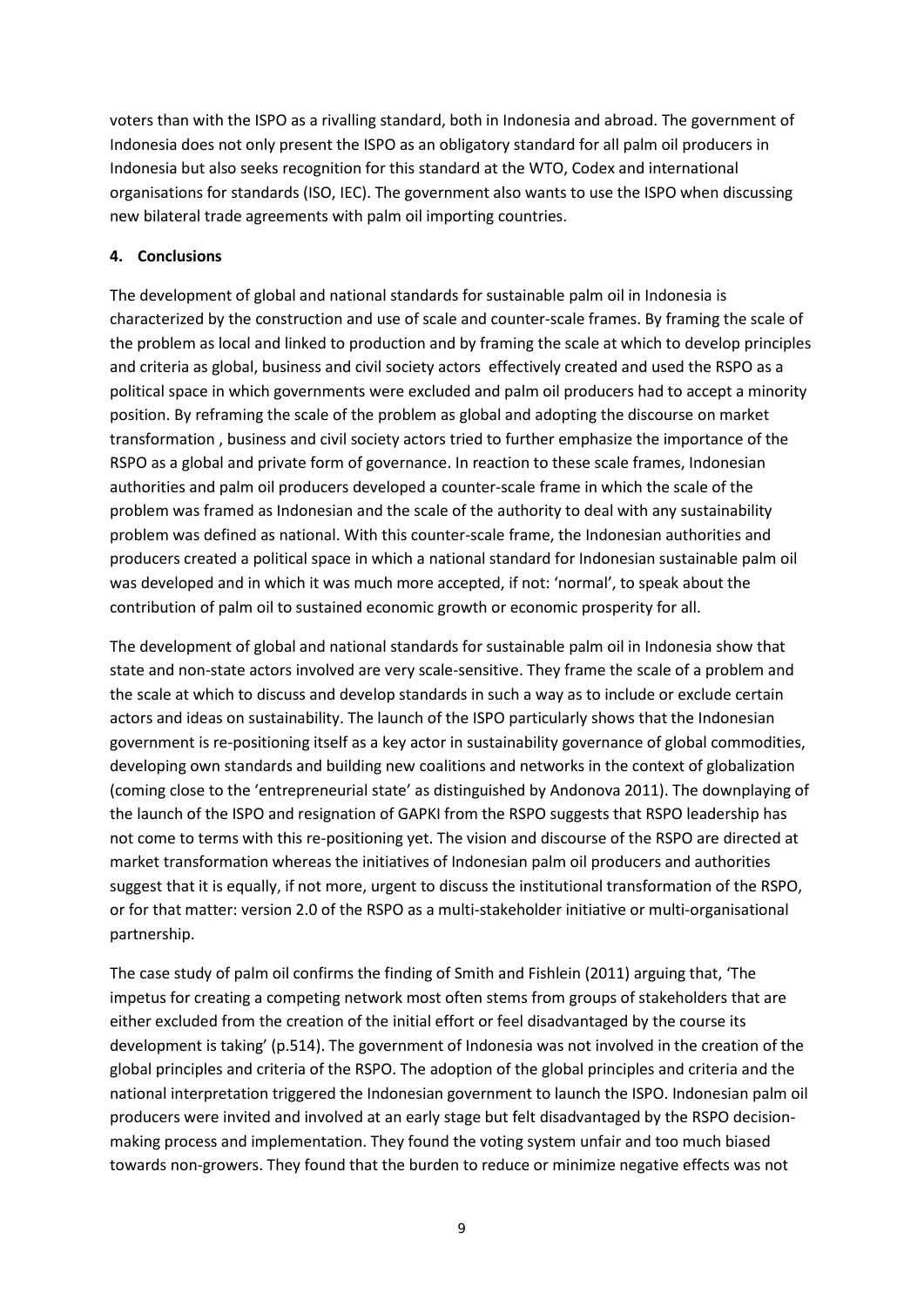evenly distributed over all chain actors but largely put on them. And in the first place, they felt that there was too little understanding and appreciation for palm oil production as an engine for economic prosperity for all. The on-going and unresolved conflicts about these issues pushed the association of Indonesian palm oil producers to the exit door, leaving the round table and committing themselves to the development of the ISPO.

# **5. Strengths and limits of scale frames to explore sustainability governance**

The concept of scale frames is useful to study sustainability governance in the context of globalization processes, in which flows of goods, people, norms and ideas explain increasingly complex relationships in human-environment systems. This very much applies to the governance of sustainable palm oil. Whereas the production of palm oil is largely concentrated in Indonesia and Malaysia, the trade and consumption of palm oil are global. This has led to controversy on who is to blame for negative environmental and social effects of palm oil production and what could be legitimate and effective forms of governance to address these effects. In such a situation, the concept of scale frames is useful to explore how different state and non-state actors construct the scale of a problem and the scale(s) at which to politically address or resolve this problem. State and non-state actors use differently scaled discourse to organize collective action, to discipline thinking on problems and solutions, and to establish partnerships or networks.

Whereas the concept of scale frames emphasizes that scale is a social construction, it is not so helpful to explore what social relationships are developed and used to frame the scale of a problem and governance. The case of sustainable palm oil, characterized by the emergence of rivalling governance networks, suggests that sustainability governance not only requires an understanding of the politics of scale but also the politics of networks (Bulkeley 2005). Scaling and networking can both be seen and studied as mechanisms or strategies to include or exclude actors and principles in governing sustainability in a globalizing world.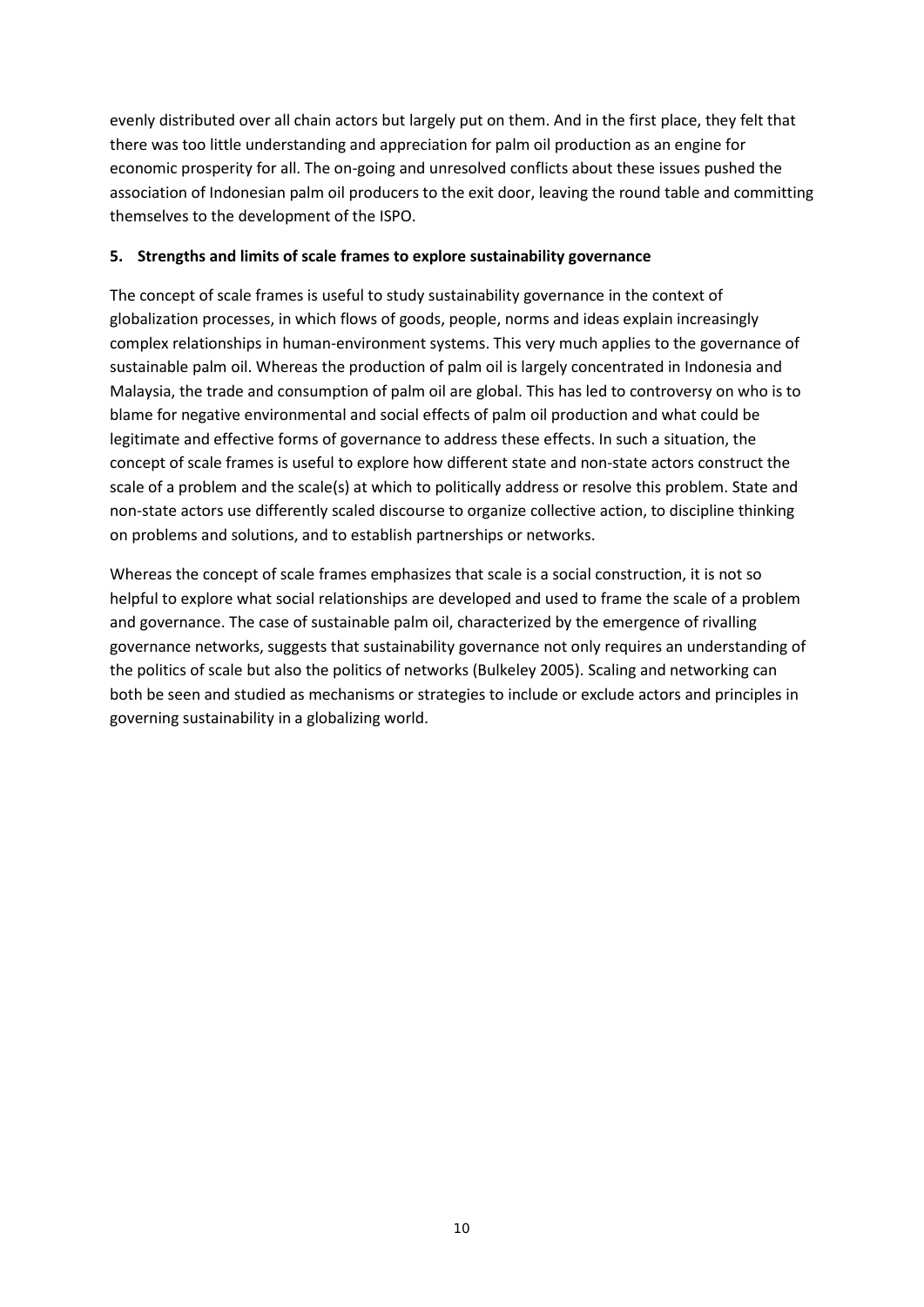## **References**

Andanova, L.B. (2011). Boomerangs to partnerships? Explaining state participation in transnational partnerships for sustainability. Paper prepared for the Conference on Research Frontiers in Comparative and International Environmental Politics.

Brown, J.C. & Purcell, M. (2005). There's nothing inherent about scale: political ecology, the local trap, and the politics of development in the Brazilian Amazon. *Geoforum*, 36(5): 607-624.

Bulkeley, H. (2005). Reconfiguring environmental governance: towards a politics of scales and networks. *Political Geography*, 24(8): 875-902.

Cash, D.W., W. Adger, F. Berkes, P. Garden, L. Lebel, P. Olsson, L. Pritchard & O. Young. (2006). Governance and Information in a Multilevel World. *Ecology and Society*, 11(2): 8.

Danielsen, F., Beukeman, H., Burgess, N.D., Parish, F., Bruhl, C.A., Donald, P.F., Murdiyarso, D., Phalan, B., Reijnders, L., Struebig, M. & Fitzherbert, E.B. (2009). Biofuel plantations on forested lands: double jeopardy for biodiversity and climate. *Conservation Biology*, 23(2): 348-358.

GAPKI. (2012). [http://www.gapkiconference.org/2011/about-event/gapki-profile.html.](http://www.gapkiconference.org/2011/about-event/gapki-profile.html) Downloaded June 2012.

Gibson, C.C., Ostrom, E. & Ahn, T.K. (2000). The concept of scale and the human dimensions of global change: a survey. *Ecological Economics*,32: 217–239.

Giddens, A. (1979). Central problems in social theory: action, structure and contradiction in social analysis. London: McMillan Education.

Harrison, J.L. (2006). 'Accidents' and invisibilities: scaled discourse and the naturalization of regulatory neglect in California's pesticide drift conflict. *Political Geography*, 25: 506-529.

Hospes, O. Stattman, S. & Pooter, S. de (2009). Groen en geel zien: private partnerschappen voor duurzame productie van soja en palmolie. In: G. Breeman, et al (Eds). Governance in de groenblauwe ruimte, Van Gorcum, pp. 244-258.

Hospes, O. (2011a). Private law making at the round table on sustainable palm oil. In: B.M.J. van der Meulen (ed.). Private Food Law. Wageningen Academic Press, pp. 187-201.

Hospes, O. (2011b). Besturen tussen globale en nationale schaal: de casus van de Ronde Tafel over Duurzame Palmolie. *Bestuurskunde*, 4: 38-46.

Index Mundi (2012). Palm Oil Production by Country in 1000 MT. Year of estimate: 2012. [http://www.indexmundi.com/agriculture/?commodity=palm-oil&graph=production.](http://www.indexmundi.com/agriculture/?commodity=palm-oil&graph=production) Downloaded June 2012.

Kentin, A. (2012). Scale frames, the RSPO and GAPKI: the development of principles and partnerships to promote sustainable palm oil in Indonesia. MSc thesis. Wageningen University.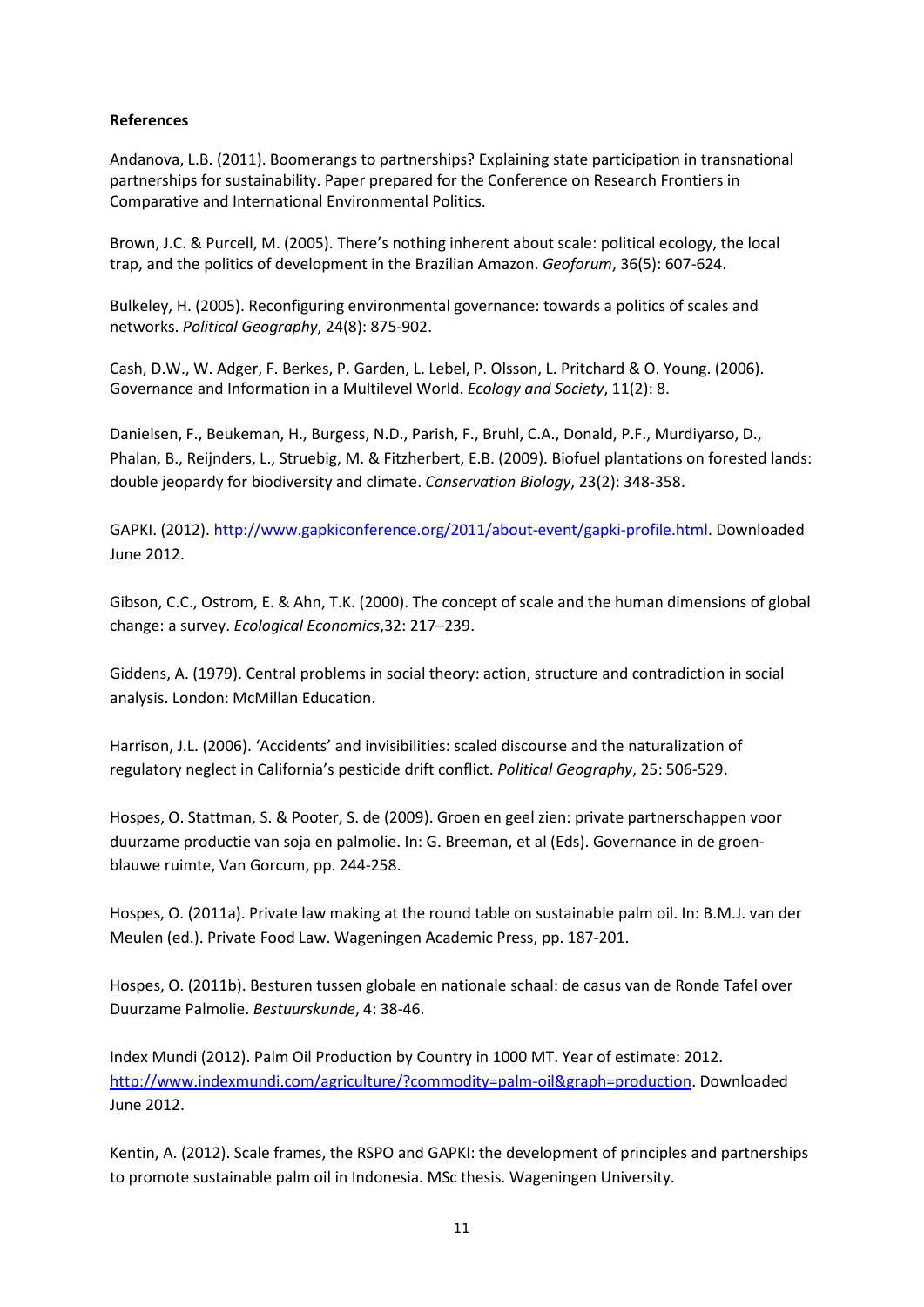Kurtz, H.E. (2003). Scale frames and counter-scale frames: constructing the problem of environmental injustice. *Political Geography*, 22: 887-916.

Leitner, H. (1997). Reconfiguring the spatiality of power: the construction of a supranational migration framework for the European Union. *Political Geography*, 16(2): 123-144.

Leitner, H. & Miller, B. (2007). Scale and the limitations of ontological debate: a commentary on Marston, Jones and Woodward. *Transactions of the Institute of British Geographers,* 32(1): 116–125.

Lieshout, M., Dewulf, A., Aarts, N. & Termeer, C. (2011). Do scale frames matter? Scale frame mismatches in the decision making process of a 'mega farm' in a small Dutch village. *Ecology and Society*, 16(1): 38.

Marston, S., Jones, J.P & Woodward, K. (2005). Human geography without scale. *Transactions of the Institute of British Geographers*, 30(1): 416-432.

McCarthy, J. (2010). Processes of inclusion and adverse incorporation: oil palm and agrarian change in Sumatra, Indonesia. *Journal of Peasant Studies,* 37(4): 821-850.

McCarthy, J. & Cramp, R.A. (2009). Policy narratives, landholder engagement, and oil palm expansion on the Malaysian and Indonesian frontiers. *The Geographical Journal*, 175(2): 112–123.

McCarthy, J. & Zen, Z. (2010). Regulating the oil palm boom: assessing the effectiveness of environmental governance approaches to agro-industrial pollution in Indonesia. *Law & Policy*, 32(1): 153-179.

Pooter, S. de (2008). Roundtables as new forms of private governance: understanding the emergence, dynamics and evolution of Roundtables. MSc thesis. Wageningen University.

Reijnders, L. & Huijbregts, M. A. J. (2007). Life cycle greenhouse gas emissions, fossil fuel demand and solar energy conversion efficiency in European bioethanol production for automotive purposes. *Journal of Cleaner Production*, 15(18): 1806-1812.

Rietberg, P. (2011). Clearing land, obscuring rights: seeking benefits and claiming property in a process of oil palm plantation expansion in West-Kalimantan, Indonesia. MSc thesis, Wageningen University.

RSPO (2008). National interpretation of RSPO principles and criteria for sustainable palm oil production: Republic of Indonesia. Indonesian National Interpretation Working Group. [http://www.rspo.org/sites/default/files/Indonesia%20NI%20of%20RSPO%20P&C\\_May2008.pdf.](http://www.rspo.org/sites/default/files/Indonesia%20NI%20of%20RSPO%20P&C_May2008.pdf) Downloaded June 2012.

RSPO (2009). National implementation and interpretation of the principles and criteria. [http://www.rspo.org/?q=page/521.](http://www.rspo.org/?q=page/521)